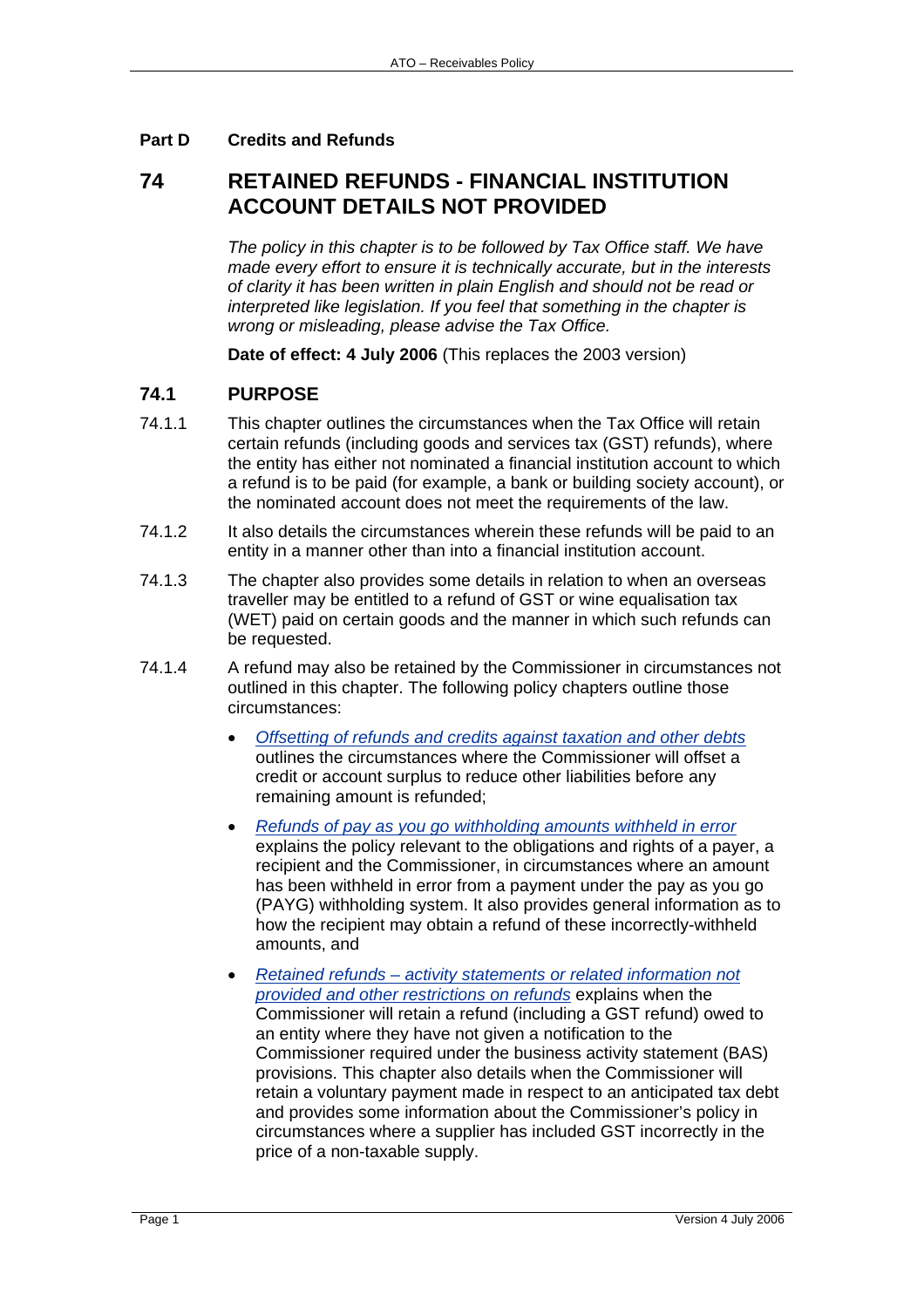# **74.2 LEGISLATION**

#### **Refunding GST, luxury car tax and wine equalisation tax**

- 74.2.1 Section 35-5 of the *A New Tax System (Goods and Services Tax) Act* 1999 (GST Act), requires the Commissioner to pay to an entity a refund equal to the net amount (if less than zero) disclosed on a GST return. The entitlement to be paid an amount under section 35-5 may arise when the entity gives the Commissioner a GST return - section 35-10. The approved form of a GST return is the BAS. It should be noted that the GST net amount may also include other indirect tax amounts, namely Luxury Car Tax (LCT) and WET.
- 74.2.2 Most refunds that arise under section 35-5 occur in situations where an entity's entitlement to input tax credits in a particular tax period exceeds its GST liability in that period. However, some refunds may be generated by an entity revising an earlier BAS—for example, when the entity forms the view that they should not have paid an amount of indirect tax on some supplies because they are GST-free. The subsequent revision may result in a net GST credit for the tax period. In this circumstance, a GST refund may also be generated by an entity offsetting the amount in a subsequent BAS in accordance with the quidelines set out in the GST Facts Sheet, 'Correcting GST Mistakes'.
- 74.2.3 In respect of GST Branches, the legal right to receive GST refunds remains with the entity and is not with the branch - section 54-65 of the GST Act defines GST branches.
- 74.2.4 The joint venture operator of a GST joint venture is entitled to the receipt of any GST refund - section 51-60 of the GST Act.
- 74.2.5 The representative member of a registered GST group is liable to pay the GST debts of the group (section 48-40 of the GST Act) and is entitled to the input tax credits on acquisitions, or importations, by the group (section 48-45 of the GST Act). Under section 48-60, only the representative member is required to lodge a GST return on behalf of the group. In these circumstances, any refund arising from a GST return would be payable to the representative member.
- 74.2.6 Division 3 of Part IIB to the *Taxation Administration Act 1953 (*TAA) requires the Commissioner to apply any credit (including GST refunds) owing to an entity against the tax debts owed by that entity. However, the Commissioner has some discretion in limited circumstances to refund rather than offset an amount (refer to the policy chapter entitled '*Offsetting of refunds and credits against taxation and other debts'*). Any credit amounts not applied under Division 3 must be refunded under Division 3A of Part IIB to the TAA.
- 74.2.7 Division 3A of Part IIB to the TAA sets out the rules governing how the Commissioner must pay a refund to an entity.

#### **Refunding running balance account (RBA) surpluses and voluntary payments**

74.2.8 Section 8AAZLF of the TAA, requires the Commissioner to refund to an entity any RBA surplus (including an excess non-RBA credit) not allocated or applied to other taxation debts under Division 3 of Part IIB of the TAA.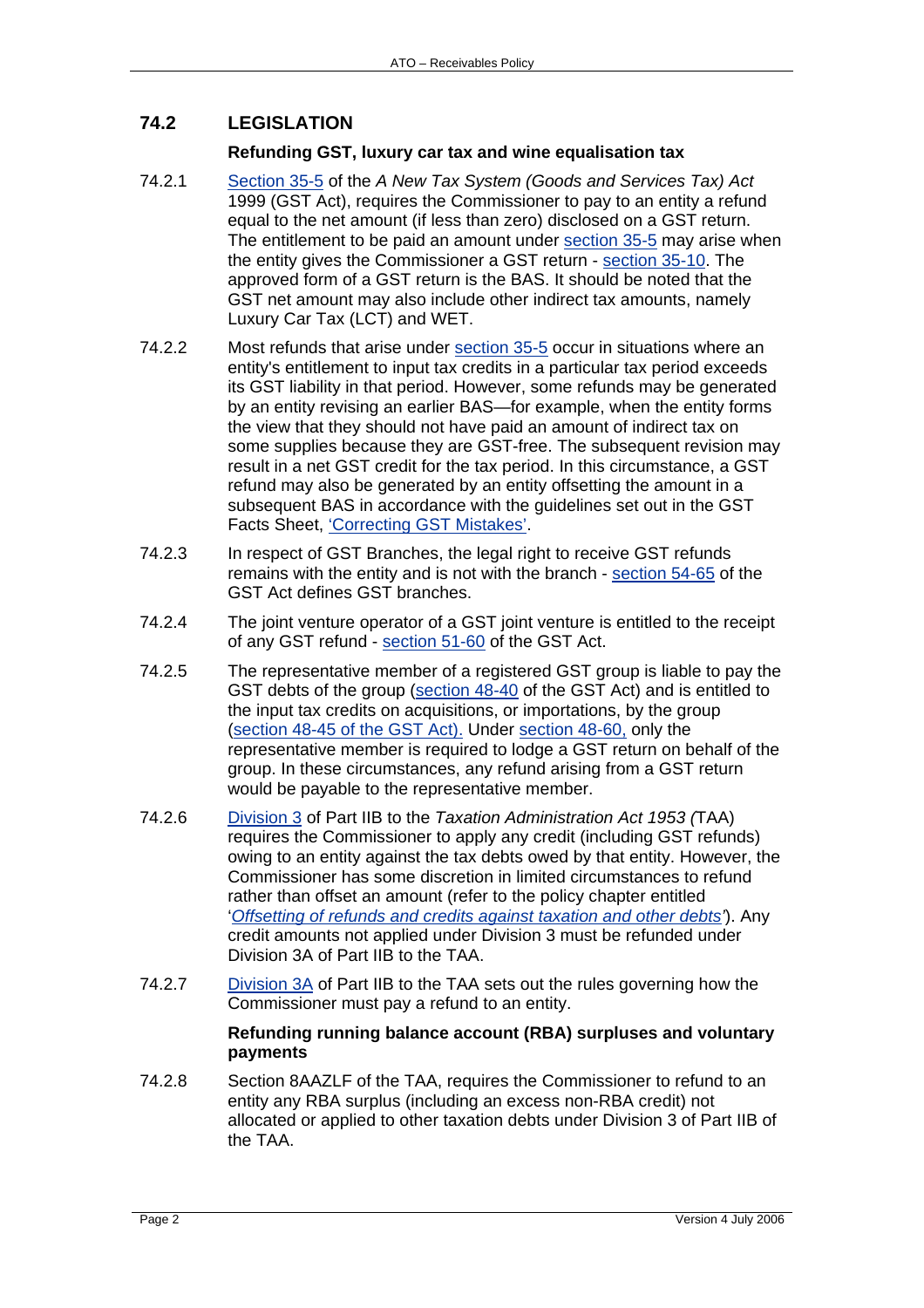- 74.2.9 The Commissioner is not required to refund an RBA surplus or excess non-RBA credit where the surplus or credit pertains to a payment is made in respect of an anticipated tax debt, unless the entity requests the Commissioner to refund the amount – subsection 8AAZLF(2) of the TAA. On receiving the request, the Commissioner must refund the amount not applied or allocated under Division 3 of Part IIB of the TAA.
- 74.2.10 The Commissioner may retain a refund, however, if the entity has not given the Commissioner a notification, that affects the amount of the refund, that the entity is required to give under the 'BAS provisions' (as defined in subsection 995-1(1) of the *Income Tax Assessment Act 1997* (ITAA 1997). (Refer to the policy chapter entitled '*Retained refunds – activity statements or related information not provided and other restrictions on refunds*').

#### **Financial institution accounts**

- 74.2.11 Section 8AAZLH of the TAA applies to refunds of RBA surpluses or excess non-RBA credits that relate to an RBA, if primary tax debts arising under the BAS provisions (amounts that are notified in an activity statement) have been allocated to that RBA. This would include all refunds of BAS amounts.
- 74.2.12 Subsections 8AAZLH(2) and (2A), provide that these refunds must be paid into a financial institution account nominated by the entity in the approved form and the account must be maintained at a branch or office of the financial institution located in Australia, and held by:
	- (i) the entity, or a joint account of the entity;
	- (ii) the entity's registered tax agent, or
	- (iii) a legal practitioner acting in the capacity of trustee or executor of the entity.
- 74.2.13 Under subsection 8AAZLH(3) the Commissioner may exercise a limited discretion to pay a refund in a different way, including payment by cheque.
- 74.2.14 If the entity has not nominated a financial institution account and the Commissioner has not directed that the refunds be paid in a different way, subsection 8AAZLH(4) provides that the Commissioner is not obliged to refund the amount until the entity nominates an approved account.

#### **Tourist refund scheme**

- 74.2.15 Division 168 of the GST Act outlines the circumstances where tourists, who take certain goods overseas as accompanying baggage, may be entitled to a refund of the GST that was payable on the supply of those goods.
- 74.2.16 Division 25 of the *A New Tax System (Wine Equalisation Tax) Act* 1999 (WET Act) outlines the circumstances where tourists, who take wine overseas as accompanying baggage, may be entitled to a refund of the wine tax that was included in the price of the wine.
- 74.2.17 Under the Tourist Refund Scheme, payments of refunds of GST and wine tax are governed by the GST and Wine Equalisation Tax regulations.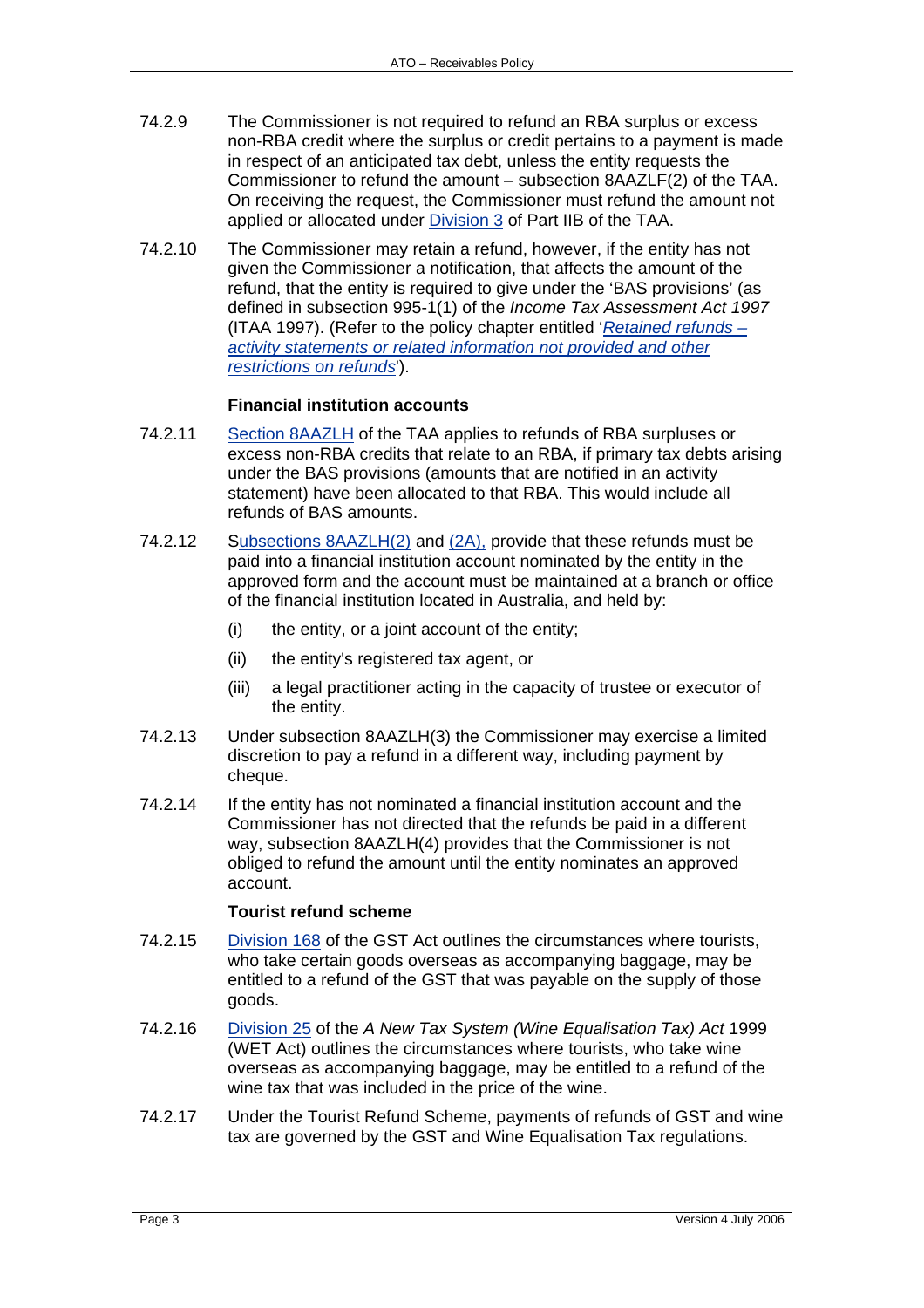# **74.3 INTRODUCTION**

- 74.3.1 Entities are required to notify their BAS obligations to the Commissioner in the 'approved form'. BAS amounts include:
	- GST;
	- WET;
	- $\bullet$  LCT:
	- PAYG instalments;
	- PAYG withholding;
	- Fringe Benefits Tax (FBT) instalments, and
	- Deferred company instalments.
- 74.3.2 The BAS or Instalment Activity Statement is the approved form in which to notify these amounts. A lodged activity statement may give rise to an entitlement to a refund of BAS amounts (including GST refunds). Where there are no tax debts owing by the entity to apply the BAS refund against, the Commissioner is generally required to refund these amounts in accordance with Division 3A of Part IIB to the TAA.
- 74.3.3 Except where the Commissioner has authorised that the BAS refund be paid in another way, the law permits the Commissioner to retain the refund unless the entity has nominated an account, held at a branch or office of a financial institution in Australia, and that account is held by:
	- the entity, or a joint account of the entity;
	- the entity's registered tax agent; or
	- a legal practitioner acting in the capacity of trustee or executor of the entity.
- 74.3.4 A list of relevant terms used can be found at the end of this chapter if further reference is required.

#### **74.4 POLICY**

#### **Financial institution accounts**

- 74.4.1 Section 8AAZLH of the TAA authorises the Commissioner to retain a BAS refund until an entity has nominated a financial institution account maintained in Australia and held by:
	- the entity, or the entity and some other entity (for example a joint account);
	- the entity's registered tax agent; or
	- a legal practitioner acting in the capacity of trustee or executor of the entity.
- 74.4.2 The advantages of direct crediting to accounts include:
	- no cheque clearance times;
	- ready access to funds;
	- earlier refunds; and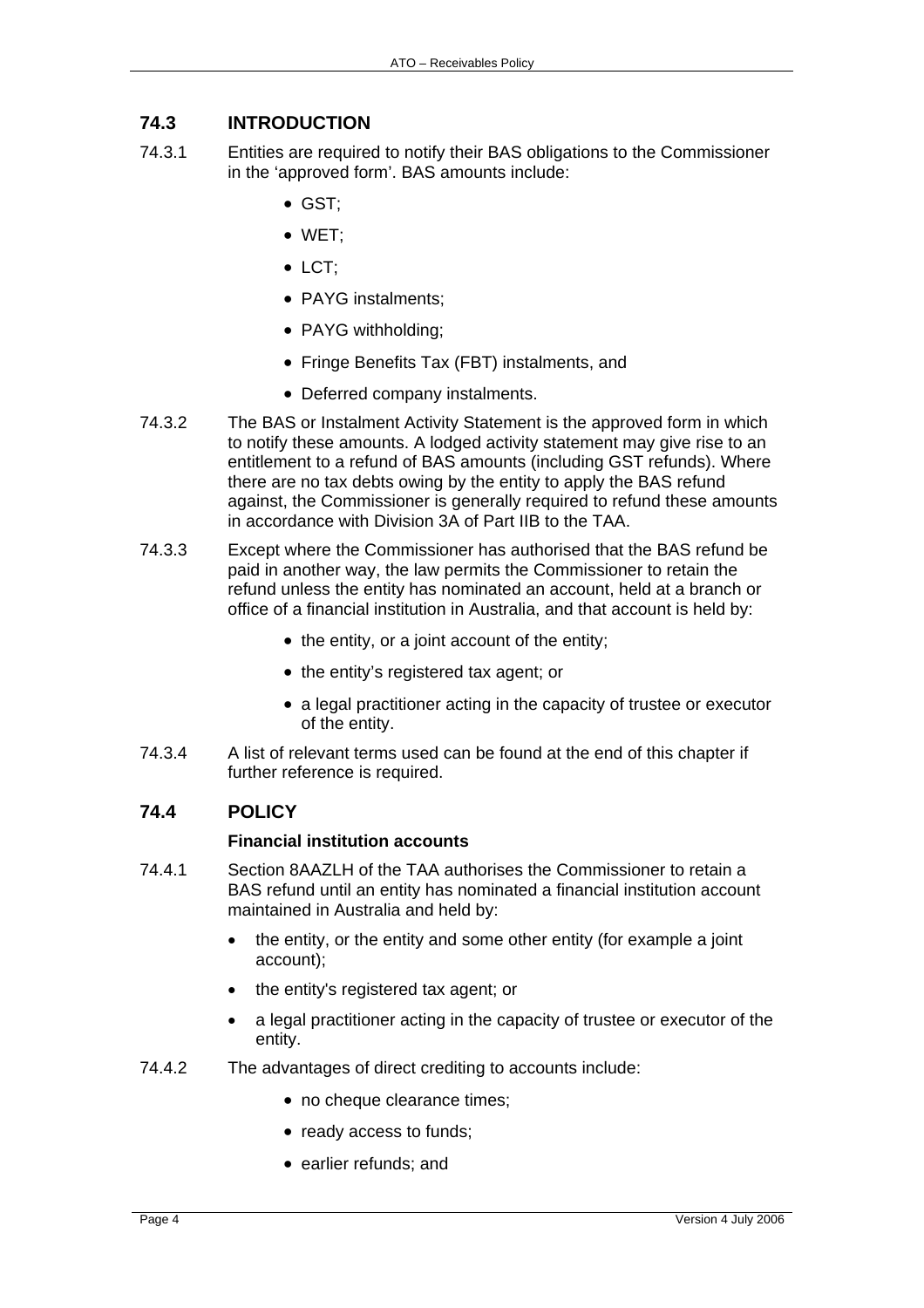- potential additional benefits to both the Commissioner and to entities.
- 74.4.3 The Australian Business Number (ABN) application form also stipulates in relation to refunds that 'Refunds will only be paid directly into a recognised financial institution account located in Australia. The account details provided must be held by you (solely or jointly), OR your registered tax agent, OR a legal practitioner acting as your trustee or executor'. Alternatively, entities can, when providing financial institution details (FID), request the Commissioner to exercise his discretion to pay a BAS refund in a different way, or into a third party financial institution account.
- 74.4.4 Generally the Commissioner will only direct that a refund be paid to a **business** in a different way in exceptional circumstances, for example where:
	- (i) a person holds religious beliefs that preclude the operation of a bank account;
	- (ii) the entity is the Public Trustee of a State; or
	- (iii) the entity is not a resident of Australia and doesn't have a place of business or residence in Australia; and :
		- it is a department, agency or wholly owned entity of a foreign government; or
		- the entity is a person with diplomatic status.

(Non-residents may open bank accounts in Australia and will generally satisfy proof of identity requirements if they present their passport to a bank within six weeks of arrival. This applies to non-residents opening accounts in their own name, or as signatories to a company bank account. Further identification, such as proof of incorporation, will be required if a company account is opened.)

- 74.4.5 In **these** circumstances, where the Commissioner directs a refund to be paid in a different way, the refund will be paid to the entity by cheque.
- 74.4.6 In cases where the Commissioner is satisfied that there is low risk of fraud, he may also direct a BAS refund to be paid in different way when authorised by the entity to pay the refund into a third party financial institution account. A BAS refund may be paid into a third party financial institution account in these circumstances where the account is held by:
	- **(i)** a parent entity or nominated member entity for a related group of entities, including special purpose entities;
	- **(ii)** a manager, custodian, administrator, or agent charged with the responsibility of managing some financial aspects of a large number of separate entities such as, strata titles, property trusts, managed investment funds or superannuation funds;
	- **(iii)** a trustee for a number of trusts; or
	- **(iv)** a representative of an incapacitated entity—for example, a liquidator or receiver;

and where: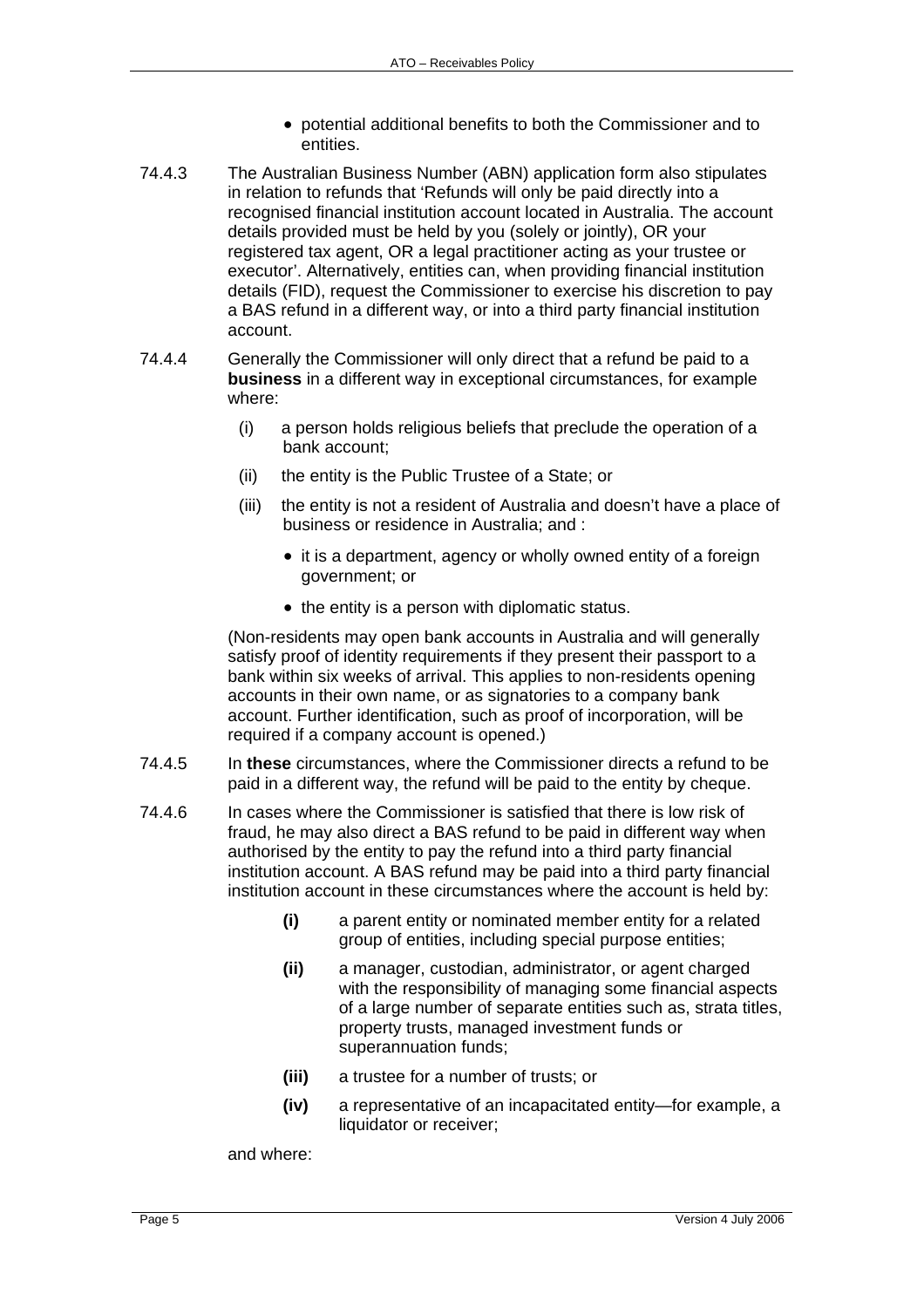- **(v)** the overall policy intent of section 8AAZLH of the TAA is maintained;
- **(vi)** there is a significant legal relationship between the entity entitled to the refund and the entity (third party) into whose financial account it will be paid;
- **(vii)** the nominated account is maintained at an office or branch of a financial institution in Australia;
- **(viii)** there is clear authority from the entity entitled to the refund to pay to the nominated account; and
- **(ix)** there is either a legislative requirement, standard industry commercial practice, or legal reason for the refund to be paid to that third party.

See Law Administration Practice Statement PS LA 2004/ 07 for further details.

- 74.4.7 Where the Commissioner directs a refund be paid in a different way in **these** circumstances, the refund will be paid to the entity's nominated third party bank account.
- 74.4.8 Where the Commissioner has not directed that the refund be paid in a different way, the Commissioner will retain the amount until the entity has provided details of a financial institution account in accordance with the law.
- 74.4.9 Delayed refund interest (DRI) may be payable where a BAS amount has been allocated to an RBA placing that account into surplus and the Commissioner does not refund the RBA surplus within 14 days after the day the surplus arises. The Commissioner, however, will not pay DRI where an entity has not nominated an account at a financial institution into which the refund should be paid, (except where the Commissioner has authorised that the refund payment be made in a different way). For more information see the chapter entitled, 'Delayed Refund Interest'.
- 74.4.10 Under the Tourist Refund Scheme, overseas travellers may be entitled to a refund of all, or some of the GST included in the price of certain goods, or the wine tax paid in relation to the purchase of wine at the point of departure. Refunds can be claimed at the tourist refund scheme (TRS) verification facility at airports and sea terminals and will require the production of the tax invoice. The regulations provide for various payment options including cash, cheque or by crediting a credit card or bank account. For further details see Taxation Ruling WETR 2004/1.

# **74.5 TERMS USED**

- 74.5.1 'BAS' stands for the business activity statement.
- 74.5.2 'BAS amounts' means any debts or credits that arise directly under the BAS provisions.
- 74.5.3 'BAS provisions' means:
	- (i) Part VII of the *Fringe Benefits Taxation Assessment Act 1986* (FBTAA)
	- (ii) the indirect tax law (within the meaning of Part VI of the TAA)
	- (iii) Parts 2-5 and 2-10 in Schedule 1 to the TAA (which are about the PAYG system)